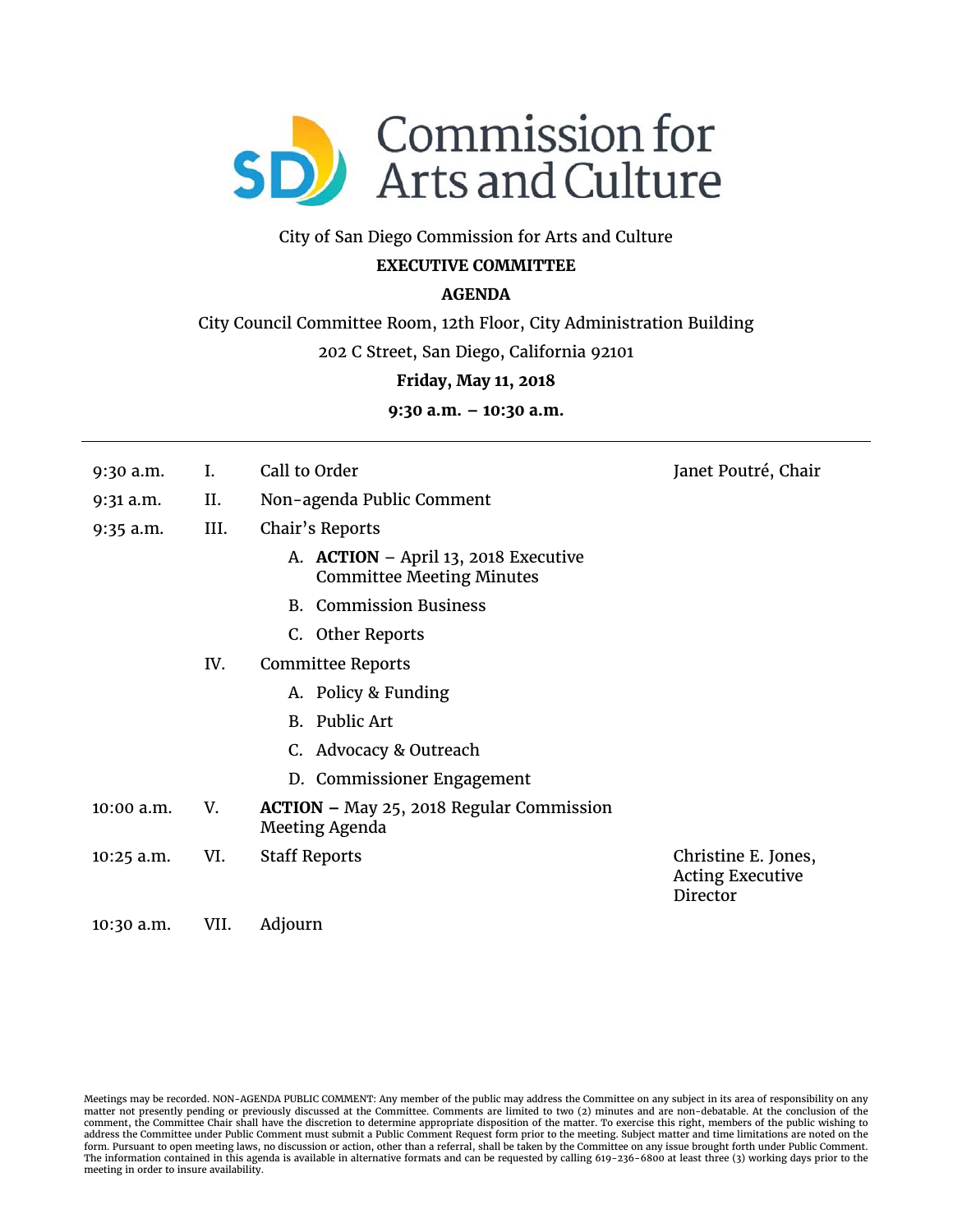

# City of San Diego Commission for Arts and Culture

### **EXECUTIVE COMMITTEE**

# **MINUTES**

### **Friday, April 13, 2018**

Members Present Janet Poutré, Chair Vernon Franck, Vice Chair Ann Bossler Tyler Hewes Ben Meza Jason Whooper

Members Absent Rebecca Smith

Staff Present Christine E. Jones Leticia Gomez Franco J Noland Whitney Roux

I. Call to Order - Commissioner Janet Poutré called the City of San Diego (City) Commission for Arts and Culture's Executive Committee to order at 9:41 a.m. at the City Council Committee Room, 12th Floor, City Administration Building, 202 C Street, San Diego, California 92101.

#### II. Non-Agenda Public Comment

- Peter Comiskey (Balboa Park Cultural Partnership) commented on the Mayor's FY19 Proposed Budget, success of advocacy efforts and impact of the arts.
- Katie Turner (The PGK Dance Project) commented on upcoming programming for The PGK Dance Project.

### III. Chair's Reports

A. **ACTION – March 9, 2018 Executive Committee Meeting Minutes** – Commissioner Janet Poutré initiated discussion on this item. **Commissioner Tyler Hewes made a motion to approve the Executive Committee meeting minutes of March 9, 2018. Commissioner Vernon Franck seconded the motion. Commissioner Ann Bossler motioned to amend the original motion to add in Section 3A to include discussion items from the agenda beyond action items. Commissioner Tyler Hewes seconded the motion. The vote for the amendment was 6-0-0; the amendment to the original motion passed.**

Yea: Bossler, Franck, Hewes, Meza, Poutré, Whooper (6)

Nay: (0)

Abstention: (0)

Recusal: (0)

### **The vote for the amended motion was 6-0-0; the motion passed.**

Yea: Bossler, Franck, Hewes, Meza, Poutré, Whooper (6)

Nay: (0)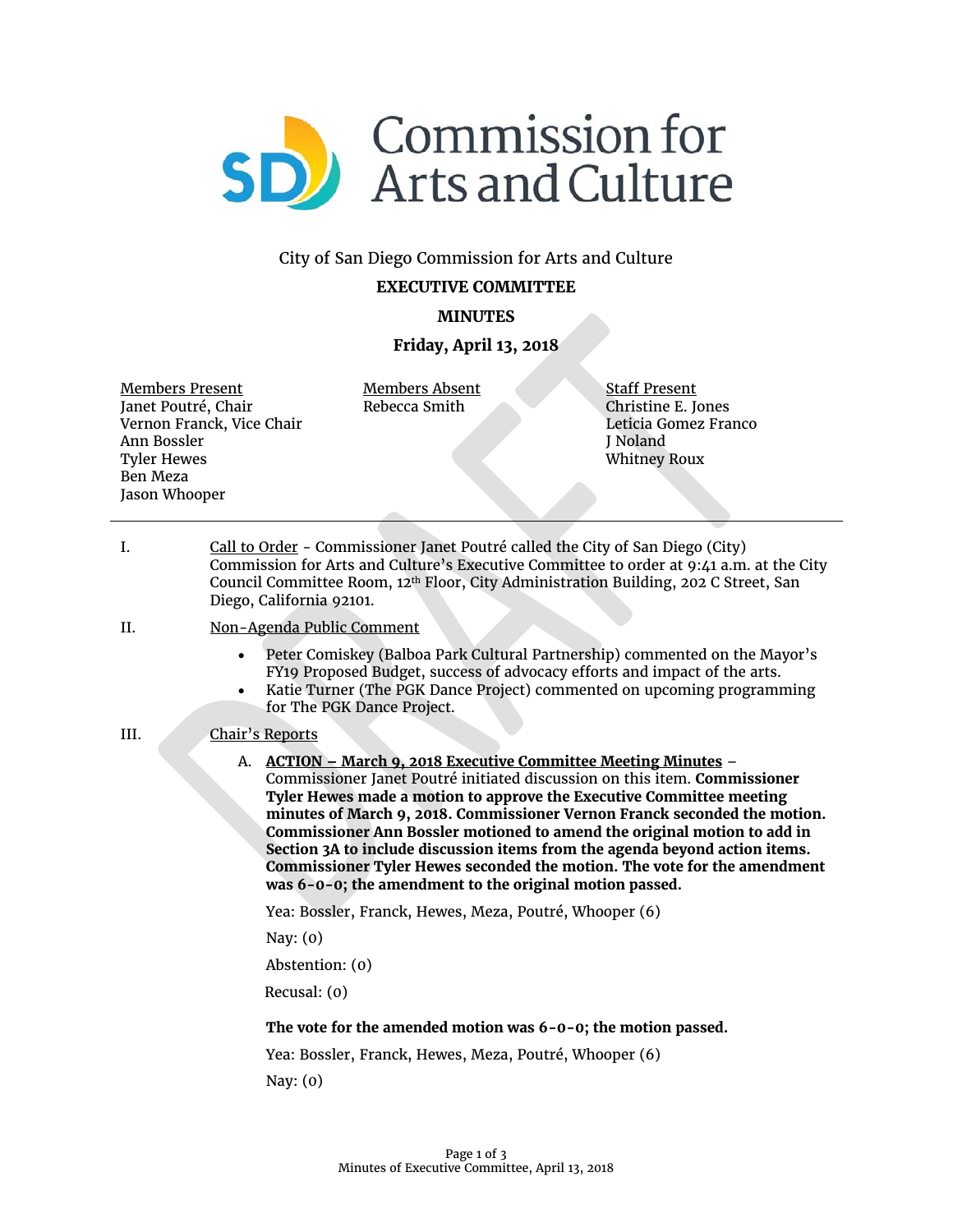Abstention: (0)

Recusal: (0)

- B. Commission Business Commissioner Janet Poutré announced that Carlos Cristiani resigned from the Commission effective March 23, 2018. She also reminded commissioners to be mindful of timing and items on the agenda so all items and presentations are covered.
- C. Other Reports None

#### IV. Committee Reports –

- A. Policy & Funding Commissioner Jason Whooper, Chair of the Policy & Funding Committee, reported that the committee recently discussed FY19 departmental budget distribution priorities and FY19 OSP and CCSD Request for Proposal ranks, which will be added to the agenda for the next Commission meeting. Commissioner Ann Bossler requested a discussion on the arts and culture funding programs to take place at the next Policy & Funding Committee meeting.
- B. Public Art Commissioner Vernon Franck, Chair of the Public Art Committee, reported that the committee did not meet in March and noted that there will be a report from staff on Council Policy 900-11, Inclusion of Public Art in Capital Improvement Program Projects at Water and Wastewater Facilities and Other City Facilities with Limited Public Access at the March 23 Commission meeting. Commissioner Ben Meza expressed concern about the Commission's action at the last Commission meeting regarding the Chollas Water Operations Facility public art project. Commissioner Vernon Franck requested that a section called "New Business" or whatever title is proper, be added to the Commission meeting agenda as an opportunity for commissioners to include discussion topics they would like to be added to future agendas.
- C. Advocacy & Outreach Commissioner Tyler Hewes, Chair of the Advocacy & Outreach Committee, reported that the committee did not meet in March. Committee has worked on advocacy efforts including plans for Commissioner Janet Poutré to attend City Council Meeting to speak in favor of the Mayor's FY19 proposed budget and long-term sustainable funding as well as the committee's plans to release an op-ed about the economic impact of arts and culture funding.
- D. Commissioner Engagement Commissioner Ann Bossler, Chair of the Commissioner Engagement Ad Hoc Committee, reported that the committee decided to postpone scheduling another ad-hoc committee meeting until the new Executive Director is appointed.
- V. **ACTION –April 27, 2018 Regular Commission Meeting Agenda** Commissioner Janet Poutré initiated discussion on this item. **Commissioner Vernon Franck motioned to approve the April 27, 2018 regular Commission meeting agenda with the addition of an item for New Business to be placed wherever appropriate on the agenda. Commissioner Tyler Hewes seconded the motion. The vote was 6-0-0; the motion passed.**

Yea: Bossler, Franck, Hewes, Meza, Poutré, Whooper (6)

Nay: (0)

Abstention: (0)

Recusal: (0)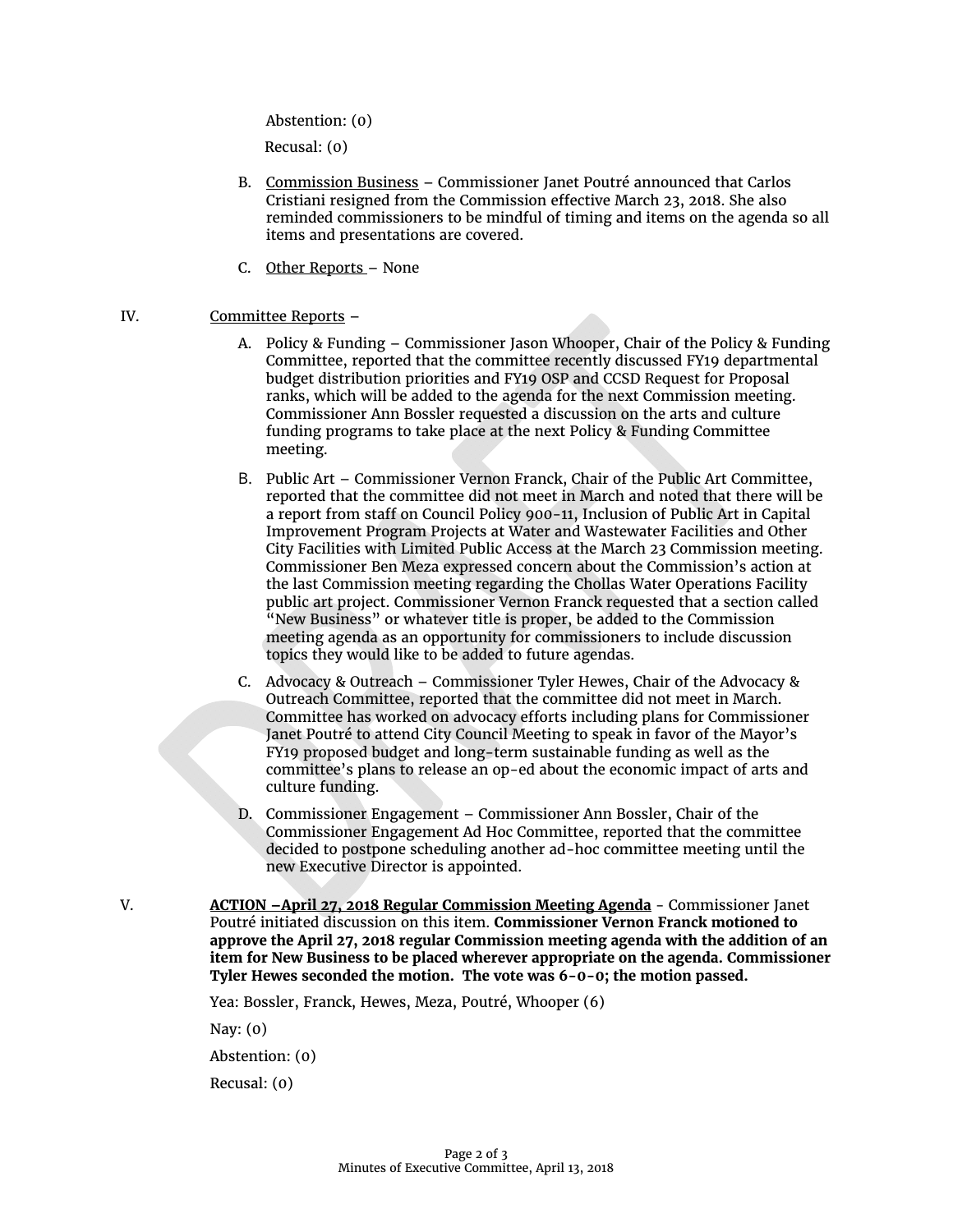VI. Executive Director's Reports - Acting Executive Director Christine E. Jones commended staff and Commissioners on their support of a successful FY19 panel process for Organizational Support Program and Creative Communities San Diego funding categories and reported that The Nonprofit Academy will take place May 31 – June 1 with registration opening April 23rd. She also reported that the City has released a call for artist for Pacific Highlands Ranch Branch Library public art project and the deadline is May 10<sup>th</sup>, information can be found on the City's website.

> Commissioner Ann Bossler commented on the Commissions move to the Office of Boards and Commissions under the Office of the Mayor and recommended the Commission send a thank you letter in response to the Mayor's support. Commissioner Tyler Hewes suggested writing an additional letter in support of the Mayor's FY19 proposed budget.

VII. Adjourn – Commissioner Vernon Franck adjourned the meeting at 10:16 a.m.